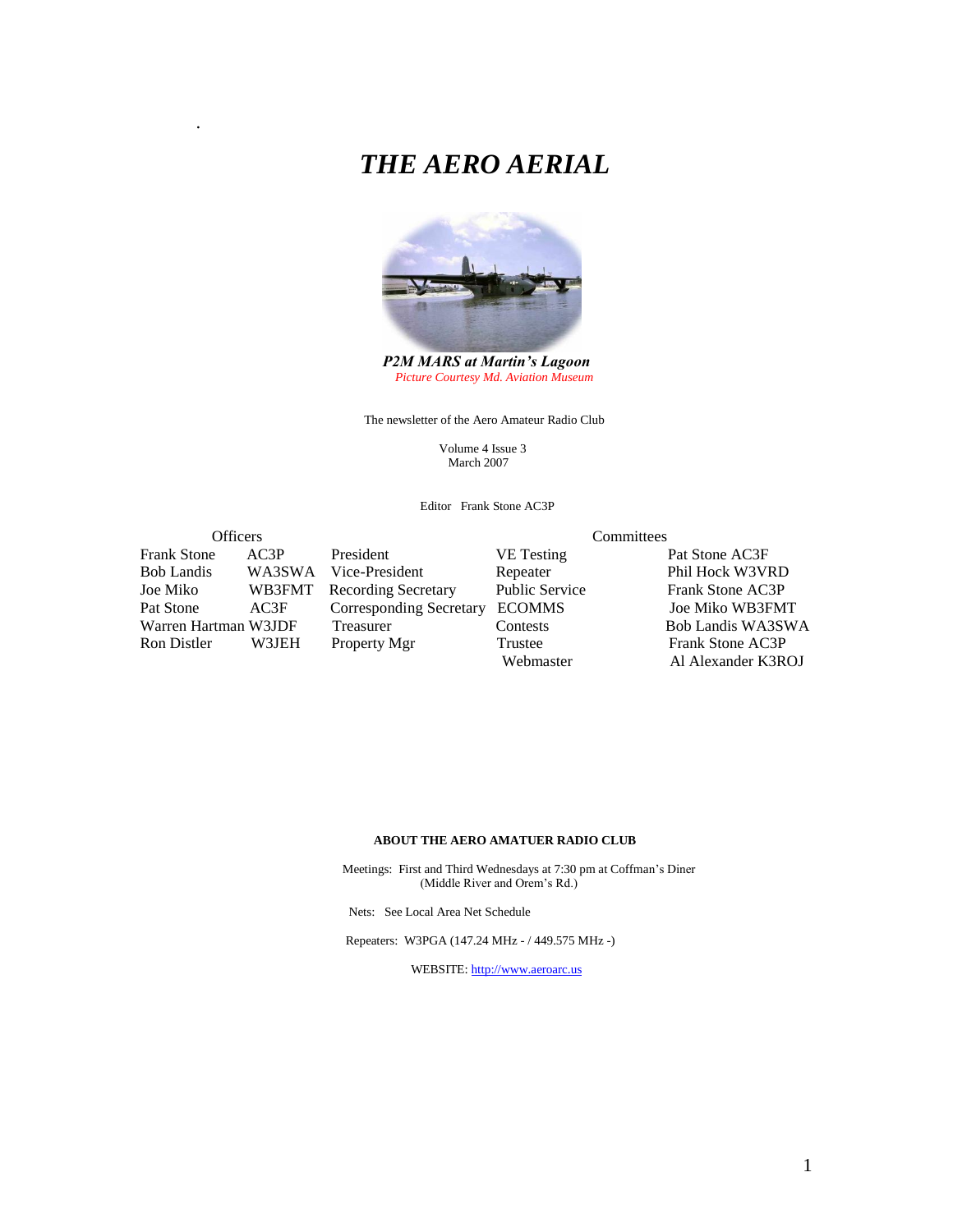# **Net Reports**

2 Meter Net: WB3FMT (NCS), AC3P, W3JEH, KB3KRW, KB3JDE, K3ROJ, W3VRD

70 Cm Net: Cancelled for BARC Minifest

10 Meter Net: WB3FMT (NCS), W3VRD, AC3P, KB3KRW

#### **LOCAL AREA NETS**

| Time<br>Day | <b>Frequency (MHz) NET NAME</b> |
|-------------|---------------------------------|
|-------------|---------------------------------|

| Daily      | $9 - 10$ am       | 147.03  | <b>ORIOLE</b> Net                 |
|------------|-------------------|---------|-----------------------------------|
| Daily      | $6 - 6:30$ pm     | 3.820   | Maryland Emergency Phone Net      |
| Daily      | $6:30 - 7$ pm     | 146.670 | <b>Baltimore Traffic Net</b>      |
| Daily      | 7 pm and 10 pm    | 3.643   | Maryland/DC/Delaware Traffic Net  |
| $2nd$ Tues | $7:30 \text{ pm}$ | 146.670 | <b>Baltimore County RACES Net</b> |
| $2nd$ Wed. | 8 pm              | 28.445  | <b>AERO ARC Net</b>               |
| $4th$ Wed  | 8 pm              | 147.240 | <b>AERO ARC Net</b>               |
| $5th$ Wed. | 8 pm              | 449.575 | <b>AERO ARC Net</b>               |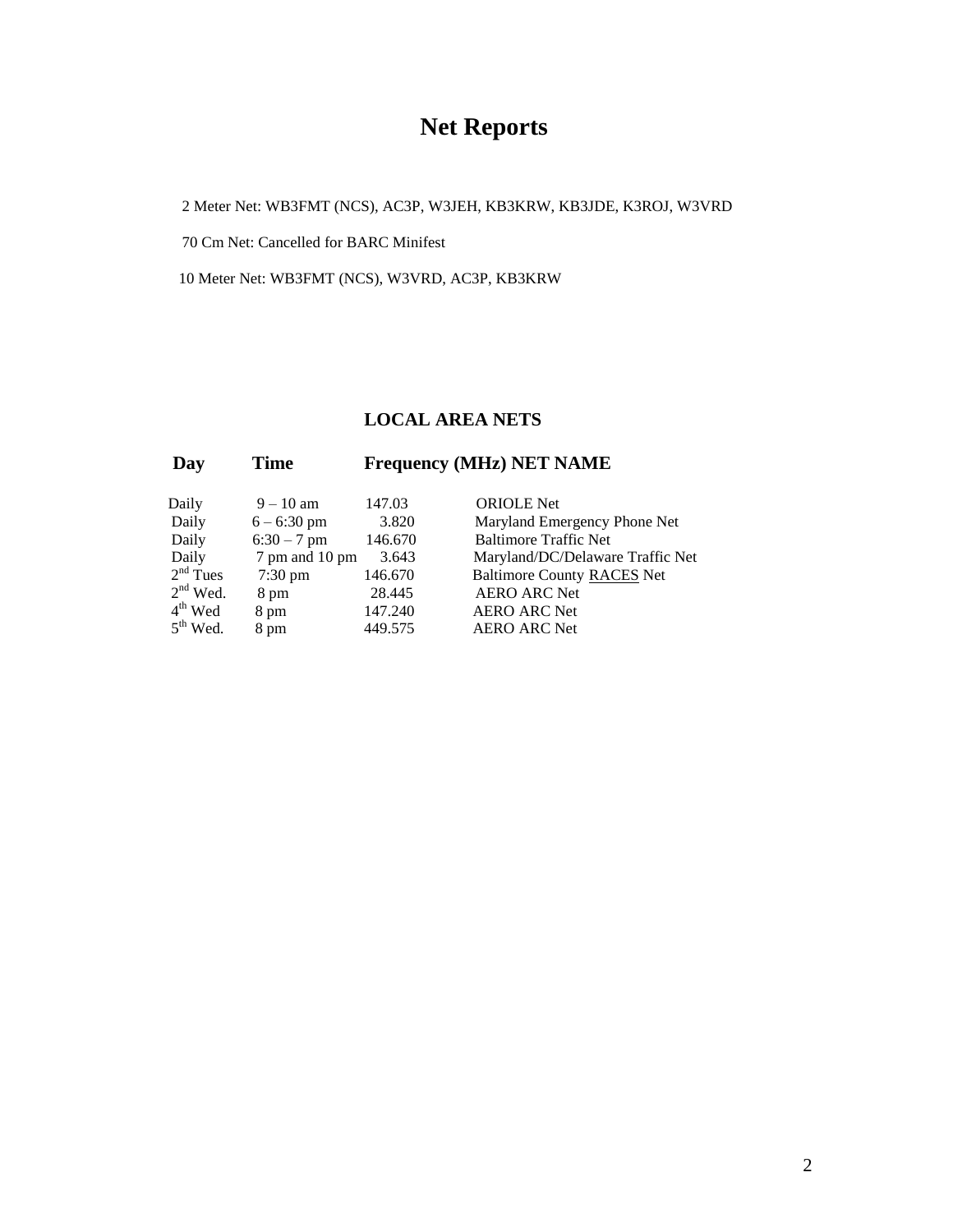### **The BARC Mini-Fest**

If it's the last Wednesday in January, it must be BARC Mini-fest time.

Each year this free event put on by the Baltimore Amateur Radio Club gets better. It was true again this year.

The BARC mini-fest filled the Home Arts Building with buyers and sellers of all types of used and new items.

Originally started as an indoor "tailgate" venture, the mini-fest seems to be drawing some commercial vendors as well. The atmosphere is reminiscent of the old Calvert Hall Hamfest of the 1970's.

Aero members were well represented. The  $5<sup>th</sup>$  Wednesday 440 MHz net was substituted by an eyeball round table at the fest. W3JDF and W3VRD were tending a sales table.

A good time was had by all and we look forward to it again next year.

Speaking of hamfests, BARC is looking for volunteers to help with the March Hamboree, if you can help contact Robin AA3SB at [aa3sb@arrl.net.](mailto:aa3sb@arrl.net)

# **Bringing Home the Mars**

The Glenn L Martin Aviation Museum is trying to bring home one of the historic seaplanes built by the Martin Co. here in Middle River as a premier display. Two P2M Martin Mars aircraft have been put on the auction block by their Canadian owners. They are still in flight condition and recently used to carry water to forest fires in Canada.

 The museum is raising funds to place a bid for one of the planes. If the museum is successful, area residents could see the Mars taxiing up Dark Head Cove whence it first left as a U.S. Navy aircraft.

The Mars name has several connections to Middle River. The old Mars Estates Apartments and Mars Supermarket were named after the seaplane.

In light of the Aero Club's early connection to the Martin Company, the membership voted to donate \$100 to the museum's effort.

The Aero Amateur Radio Club wishes The Glenn L Martin Aviation Museum best of luck in securing this piece of Middle River Aviation History.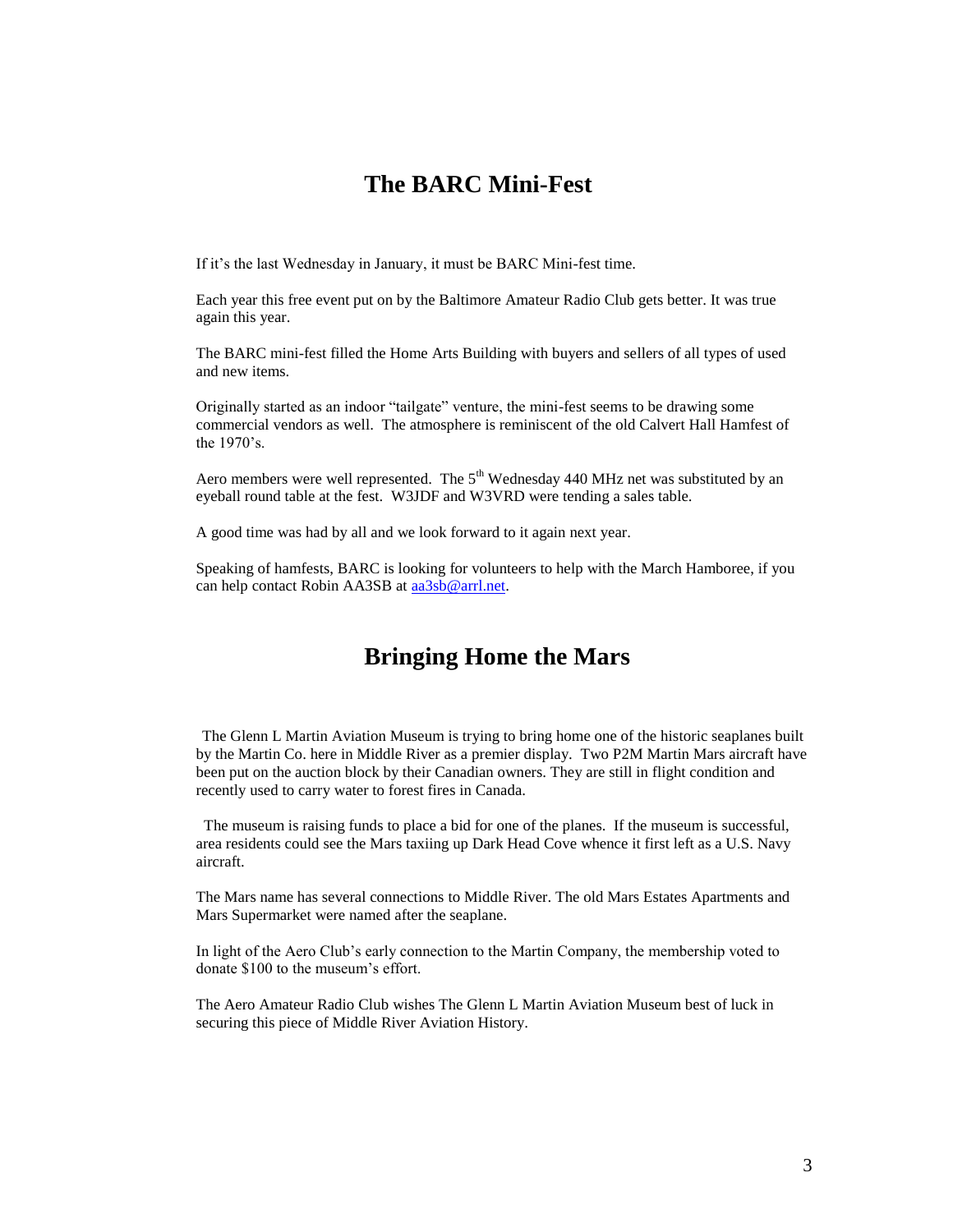## **Emergency Communications**



The regularly monthly Baltimore County COMMEX for February 13<sup>th</sup> was cancelled due to an impending ice storm. Instead an impromptu net was called and RACES members were put on alert.

Fortunately the storm passed and it was not necessary for RACES to deploy.

.  $\ddot{\phantom{0}}$ 

#### **NTS New Local Frequencies**

With the new frequency allocations that took effect in December 2006 the local National Traffic System affiliate nets have QSY'ed as follows:

**MDD (CW)** has moved to **3557 kHz (+/-); MSN** (CW) has moved to **3563 kHz (+/-); MEPN** has moved to **3820 kHz (+).** The backup frequencies of **1920 kHz (winter)**, **7243 kHz (summer)**, **28350 kHz** ground wave and **two meter FM** will still apply.

# **Station Activities**

W3VRD racked up major points during the January VHF contest. KB3JDE looks forward to a debut on the next 10 meter net. WA3TAD was spotted at the BARC mini-fest. K3CXC was spotted at Giant and reports that he will be retiring from his job at Martin State Airport.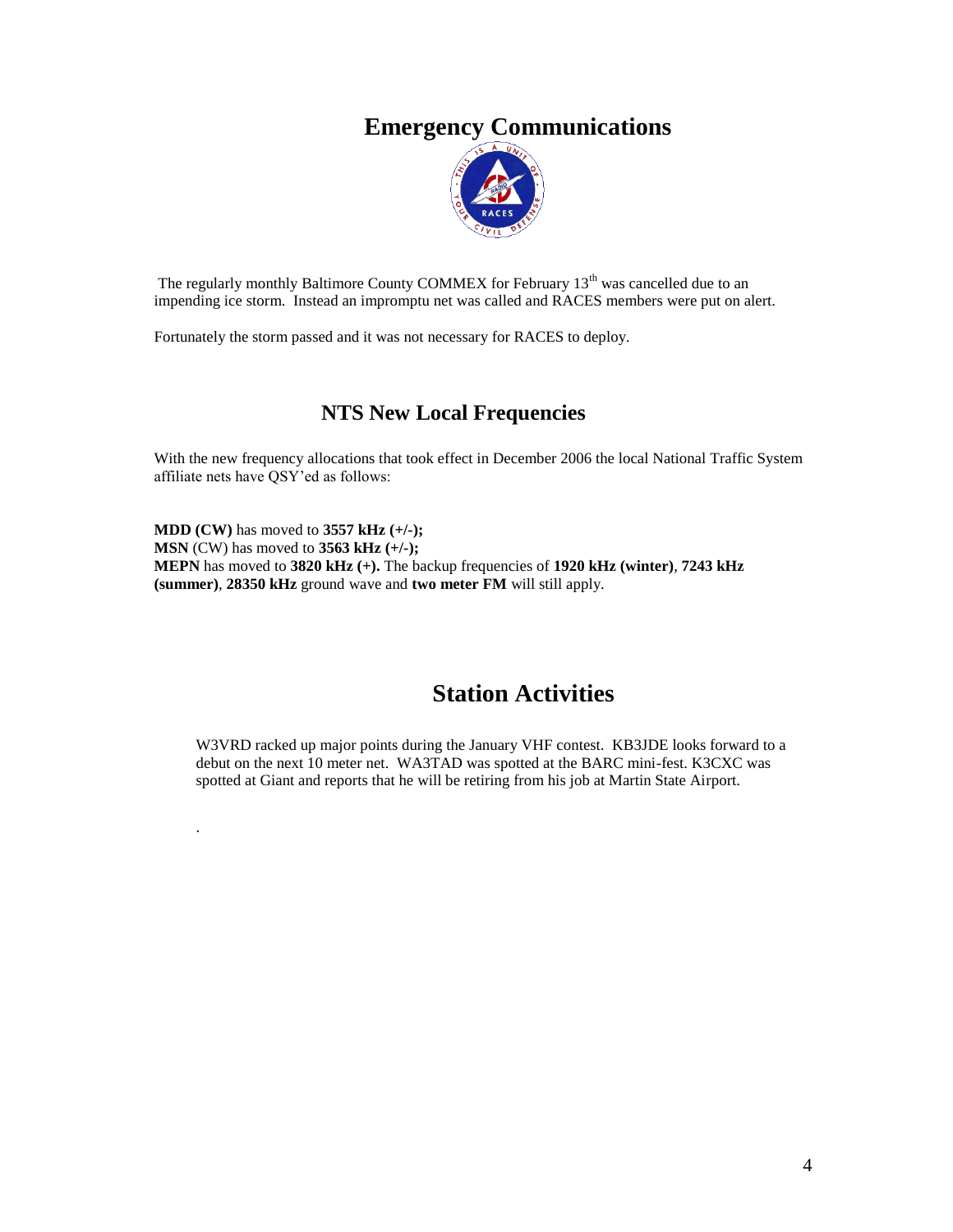

The FCC's announcement that the code test would go away as of February 23 brought a flood of applicants to the January  $27<sup>th</sup>$  VE Testing session at White Marsh. A record number of 13 applicants line up to register. Some were there to get there General or Extra CSCE before the change. Others were there to get a Tech license.

They came from all over too. There were applicants from Dundalk and Towson. But some traveled from Virginia, Pennsylvania and Delaware too.

Alas, this session would be the final opportunity to take a code test. The Code Test Team waited in vain as no one came forward to give it a try, even when it was offered at no extra charge.

In the end there were 7 new Techs, 3 CSCEs for General, and 2 upgrades to Extra.

Thanks to KB3KRV, KB3KRW, K3ROJ, KB3RMX, WB3FMT, and AC3P for helping.

Welcome to Mike, K3YGC, who joined our VE team for the first time.

With the coming change in testing, a special was scheduled for February  $24<sup>th</sup>$  at North Point to process CSCEs for hams who had already passed elements 3 & 4.

Then next regular test session will be at White March March 24.

# **SO NOW YOU'RE HF-ACTIVE**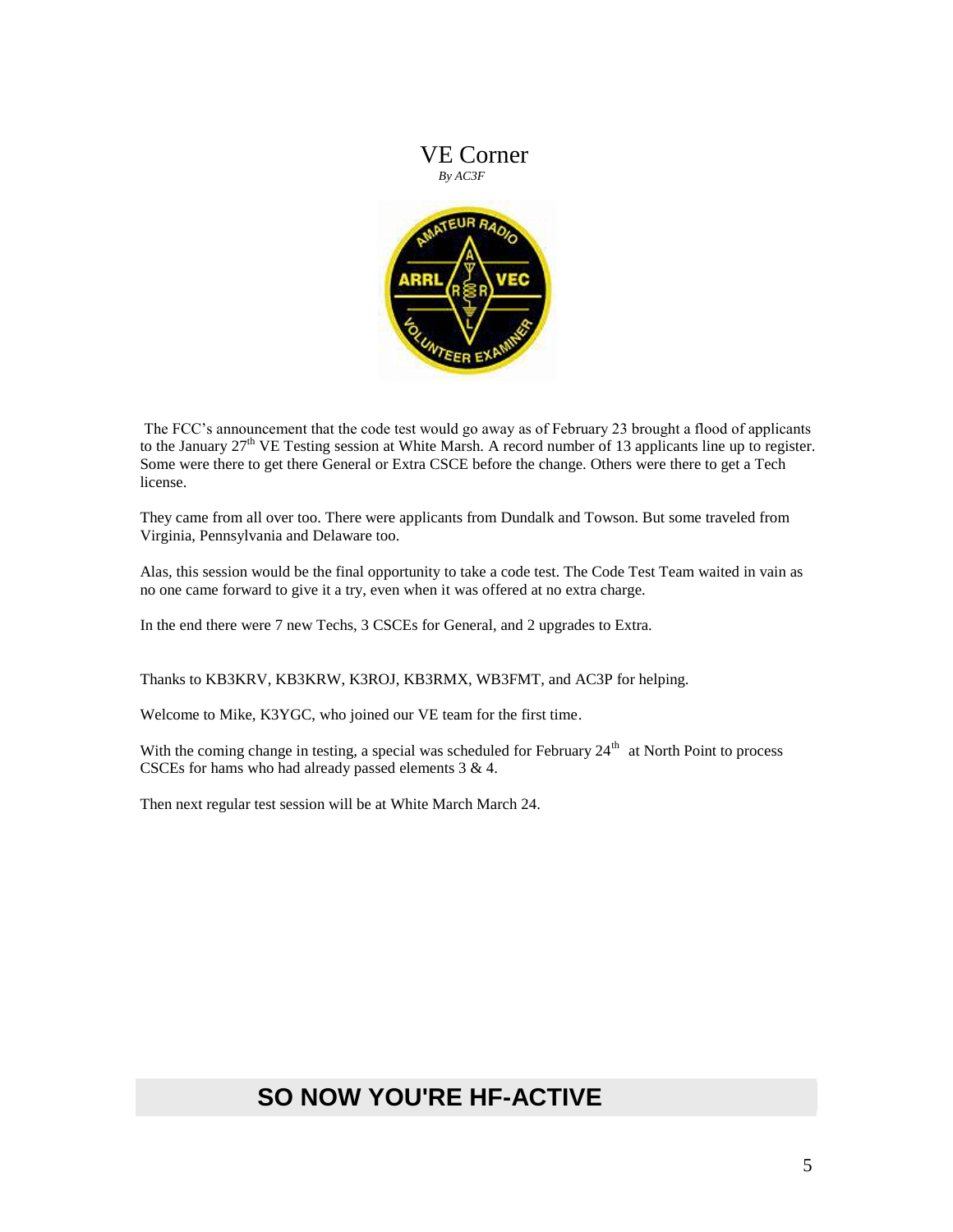#### © Heath Roberts, KE5FRF

With permission granted by the author to distribute with appropriate intellectual credit.

"Wow, I never thought this day would come. The FCC finally flexed its regulatory muscle and notified the world that US Amateur Radio operators will no longer be required to pass a Morse code proficiency test to indulge in the world below 50 Mhz. What does this mean for ME?"

This is a fair an honest question that many Technician class amateurs will be faced with in the coming weeks and months as American hams learn to accept the end of a long standing tradition and the beginning of a new era. It is natural to be excited about the new privileges that you will be granted. You are eager to plan your new HF station, purchase some new gear, and maybe even erect a tower and directional antenna for that DX band you've been hearing such great things about. There is so much out there to do and be a part of, you don't know where to begin.

I can assure you, this is a road that everyone has traveled in their quest as an amateur operator, code or not. You'll be certain to receive the wise counsel of some older fellow who has more than a few tips to share. A friend who upgraded his license to General last year will offer his insight into propagation and techniques for busting a pile-up. The local club will be offering a class on operating procedures. No worries, for there is a lot of resources at your disposal. All you must do is display a willingness to learn.

As exciting as the news is for you and as eager as you are, you can't help but wonder what mode you will like the best. Everyone says that PSK-31 offers the most efficient use of the spectrum and can cut through a host of propagation conditions that other modes can't. You saw an Extra class ham on Field Day working a digital station and this was the mode he used. It was interesting and he sure looked like he was having fun, but it kind of reminded you of an internet chat room like QRZ.COM.

Your buddy, the guy who upgraded his license before the new rules, swears that SSB is the most fun mode. He barely squeaked by on his code test and never looked back. He regularly checks into the WAS nets and is close to his goal on 80 meters and already confirmed 40 meters. There certainly won't be a lack of new friends to make on phone. Hmm...Maybe this will become your favorite mode too.

But there's one other fellow who keeps showing up and offering you suggestions that make a lot of sense but you're just not sure if you have it in you. He's the local CW guru and he spent the last two years coaxing you to master the code before the requirement was dropped, but you failed to heed his advice. You know it is probably too late to learn it now, the new rules go into effect next week, but you must admit that with the "pressure" off the idea of casually studying the code is intriguing. You've read some stuff on the internet about colorful figures in the history of amateur radio and telegraphy like Hiram Percy Maxim and T.R. McElroy. You've watched your CW friend use his Blue Racer during a contest and were fascinated by his skills. You feel a certain connection to this storied tradition even when you tap out "SOS" on your desk with your index finger. What is stopping you from turning your years of procrastination into something you think might benefit you in the long run?

My friend the answer is simple. Nothing is stopping you, nothing at all except the same thing that hindered every CW op who ever "dit his first dah." Learning Morse code is a work in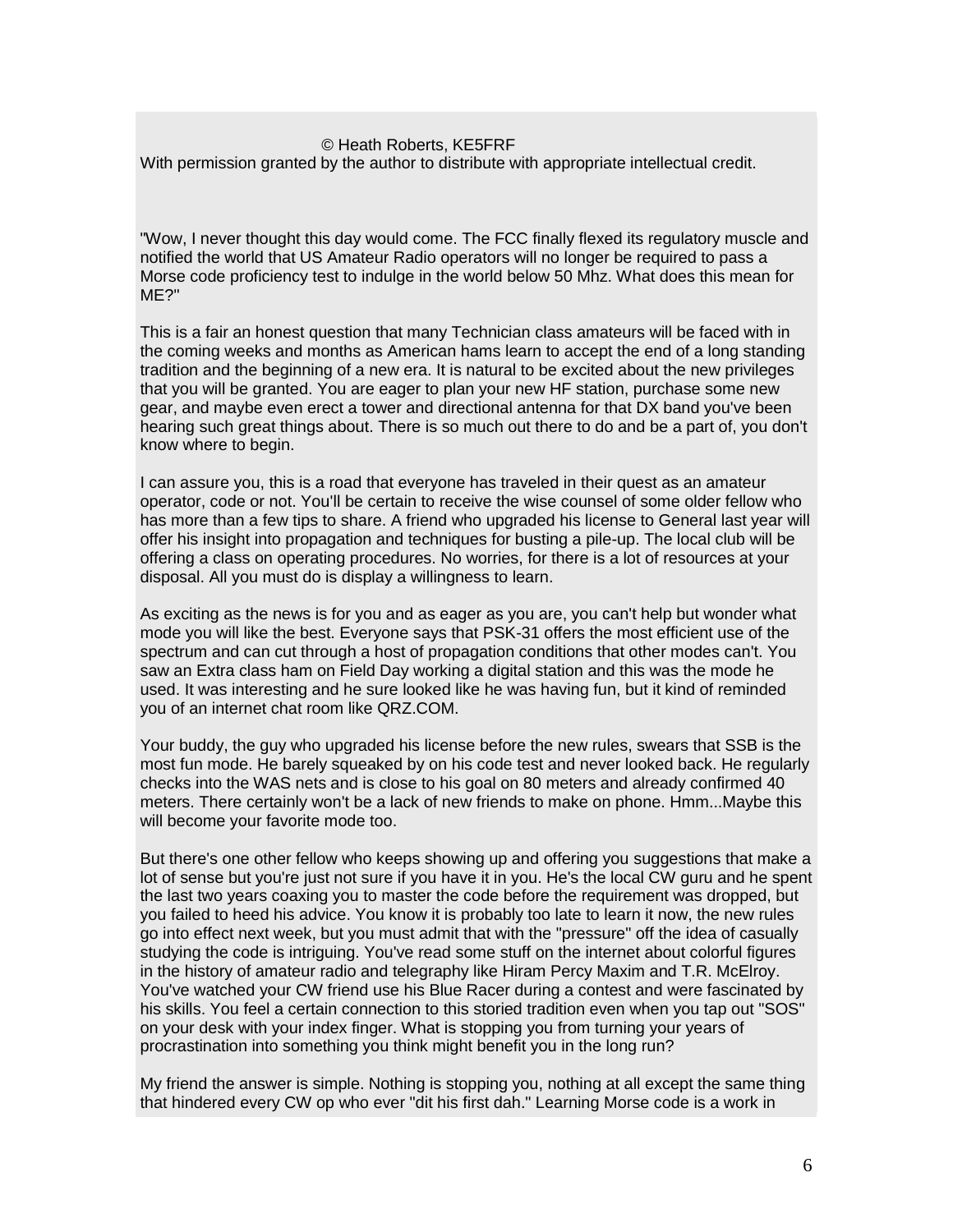progress. It is an endeavor of achievement that has a certain beginning but no real end. No matter what skill level your CW associates may brag to possess, they all make mistakes and have plenty of room for improvement. Just knowing this should set your mind at ease and give you inspiration!

Yep, you finally got that new HF rig via UPS delivery. The tower isn't up yet, but you managed to hoist a coax fed dipole into the old oak tree in the back yard. You cut it for 40 meters in hopes that it will offer the most playing time at this point in the sunspot cycle. Everything is hooked up and ready to go.

Power "ON"....Shschshhhschhtishahshhi....Static. "Hmmm what frequency is that? Oh, out of band."....Zzschshizzz...dadidadit dadadidah...dadidadit dadadidah. Oh boy, you recognize that familiar sound. Someone is calling CQ in code. Well, at least you know your antenna and feed line are working ok. Tune up...tune down...tune up. Nothing but static crashes and faint voices. You can't make anything out. Everything seems to be in order, filters configured for SSB. This is 40 meters, and you are on the lower sideband. "Oh well, I guess the band is dead".

So you tune back down to the CW sub band. Amazingly, as you move back to that CQ frequency, you must hear at least three ongoing QSOs along the way. Two of them are way to fast to make heads or tails, but one guy is sending slow enough that even YOU can copy a few of his characters. "Wow", you think. "I could do THAT!" You put the headphones on and lean back in your chair, close your eyes, and listen to the rhythm. You only know a handful of letters...S,O,C,Q....uh..uh...well SOS and CQ...but you are amazed that every time you hear these characters you immediately recognize them. "Hey, 26 letters in the alphabet, and I already know four!" You think to yourself, "Not bad."

My friend, you've just been bitten by the bug. There is a mystery behind all of those funny tones in the ether, and we've all found a childlike fascination with them at some point. You stand on the threshold of letting it be more than a fleeting interest. You have an opportunity before you to affiliate yourself with a tradition that has stood the test of time, and will stand strong many, many more years despite the actions of the Commission. Will you be just another op who jumps on board the sideband rollercoaster of QRM and static, or will you take the time to learn and develop a skill that will stay with you a lifetime?

This message is brought to you in hopes that you will consider the opportunities that CW brings. There is a large group of hams young and old whose only desire is to see the art and skill of telegraphy passed on for as long as it is feasible. Back before the FCC R&O, many of these folks seemed abrasive, but you must realize that they knew this day was coming but wanted nothing more than to delay it for as long as they could. Their desire is not to hold back deserving and ambitious hams that have much to offer. It never was. They simply seek to maintain the traditions which are the history of this hobby. They want to preserve and foster a mode of communication that they love and are proud to be a part of. Were their concerns and their motivations so unworthy?

Next time you fire up that brand new rig and hear the tell-tale music of Samuel Morse's creation, think about these things, and consider getting in touch with that fellow with the Vibroplex. I'm sure he'll be glad to invite you to his shack to show off his bug collection, and no doubt he'd be the first to take the time out to teach you those other 22 letters and some numbers to boot. Just think about it.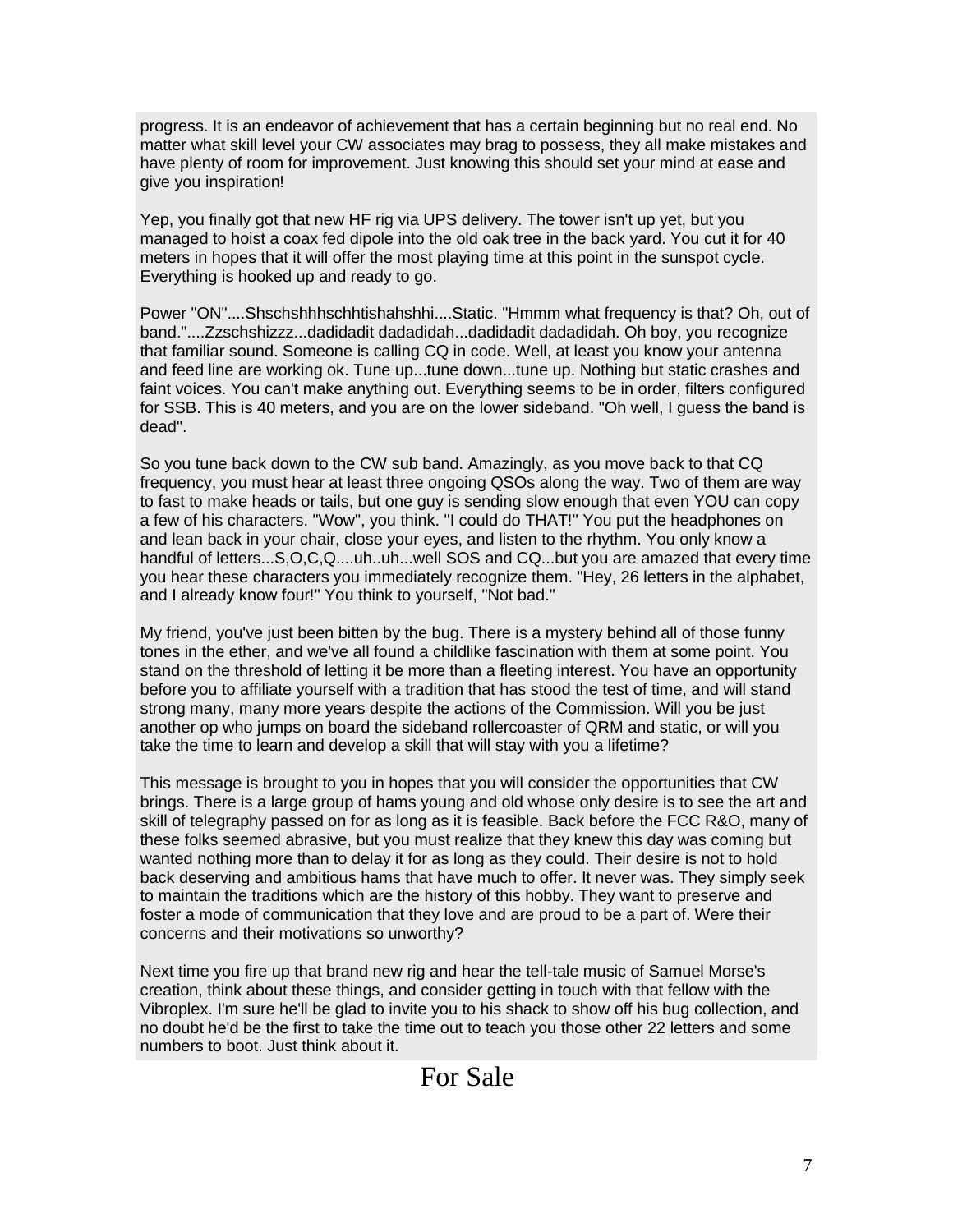#### **Estate Sale**

| SWAN 350B 80, 40, 20, 15, 10 meter 125 watt transceiver | \$150 |
|---------------------------------------------------------|-------|
| <b>SWAN SWR 1A Power Meter</b>                          |       |
| Ringo 10 meter vertical (Must be removed from roof)     | \$50  |
| <b>MFJ901 Antenna Tuner</b>                             | \$20  |

**All prices negotiable.**

**Contact Frank Stone AC3P 410-687-7209** [ac3p@juno.com](mailto:ac3p@juno.com)